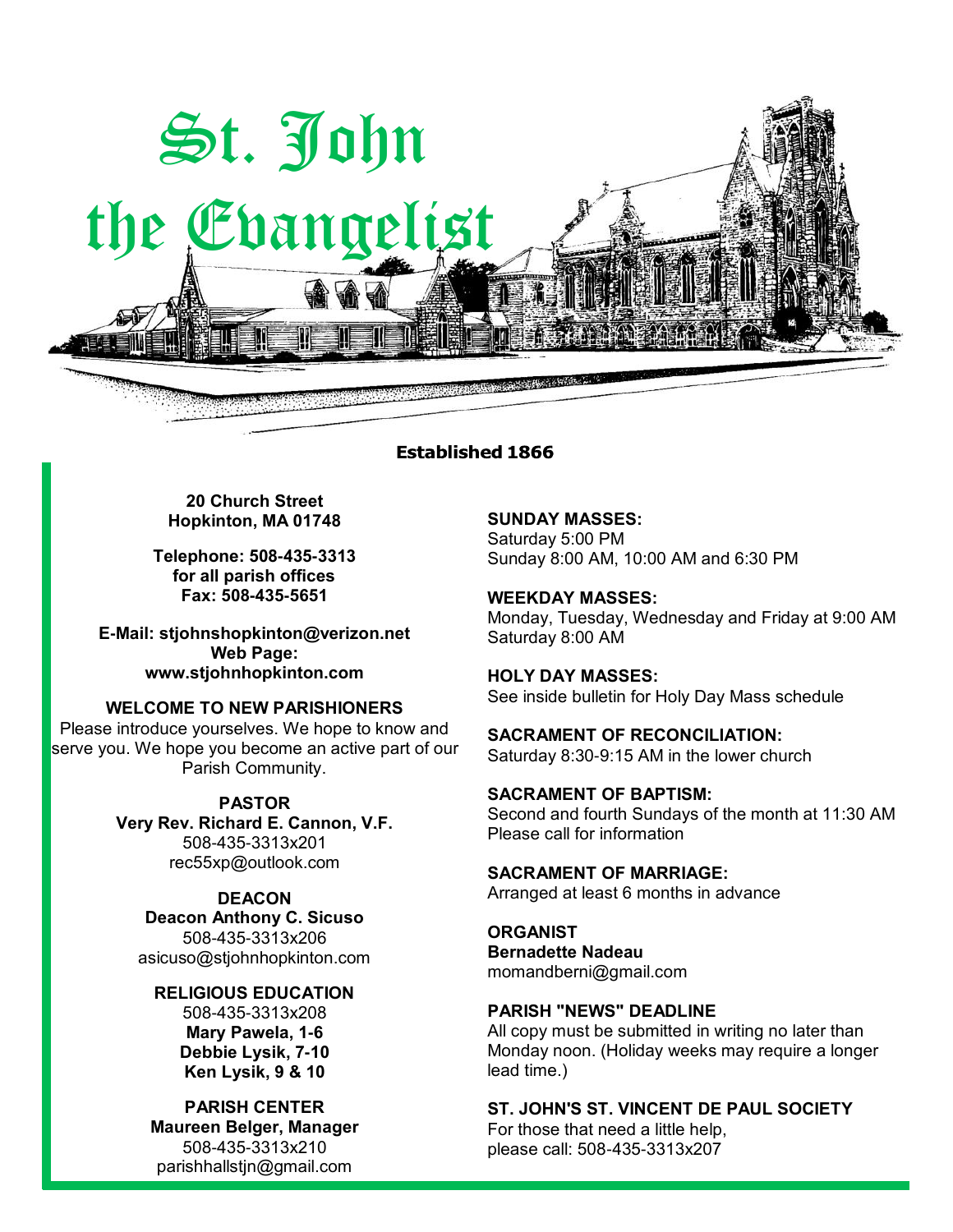# *ST. JOHN THE EVANGELIST HOPKINTON*



**"The kingdom of heaven may be likened to a king who gave a wedding feast for his son... 'Tell those invited: "Behold, I have prepared my banquet, my calves and fattened cattle are** 

**killed, and everything is ready; come to the feast" ' " - Mt 22:2, 4bc** 

Readings for **NEXT** Sunday, October 18, 2020: *Is 45:1, 4-6/ Ps 96:1, 3, 4-5, 7-8, 9-10 [7b]/ 1Thes 1:1-5b/ Mt 22:15-2* 



**SATURDAY, OCTOBER 10**

5:00 PM Epifania & David Guzman

**SUNDAY, OCTOBER 11**

 8:00 AM John Deneen (20th anniversary of death)

10:00 AM Parishioners of St. John

**MONDAY, OCTOBER 12**

9:00 AM Beny and Soraya (living intention)

**THURSDAY, OCTOBER 15**

9:00 AM Claire Zino

**FRIDAY, OCTOBER 16**

 9:00 AM Eileen O'Brien and Maureen McIntyre

**SATURDAY, OCTOBER 17**

Robert, Jackie, Maureen and Charlotte Lavoie

**SUNDAY, OCTOBER 18**

8:00 AM Parishioners of St. John

## **Divine Mercy Prayer Group**

There will be a holy hour of Divine Mercy **every Monday from 6:30-7:30PM in the lower church.** All are welcome.

## **Holy Hour for Conversion of Sinners**

There will be a holy hour here at St. John's parish for the conversion of sinners on **Thursdays at 6:30PM.**

## **MARK YOUR CALENDAR**

**Confirmations…………….……...October 13 & October 15**

**Adoration of the Blessed Sacrament follows the** 9AM Mass in the lower church every Friday, beginning with the Litany to our Blessed Mother. The Chaplet of Divine Mercy is recited at 11:45AM followed by Benediction. Please feel free to drop in for a visit.

The Sacrament of Reconciliation will be celebrated 8:30-9:15AM in the parish center **NEXT Saturday, October 17.** 

**REMINDER:** Face masks are required to be worn during Mass at St. John's except in the case of a medical exemption. We thank you for your cooperation in following the guidelines and in helping to make everyone feel safe and welcome at Mass.

# **Welcome Back to Mass at St. John's**

You will notice some changes as we reopen for Masses. We have performed a thorough cleaning and will continue to disinfect between Masses. Hand sanitizer is available at the entrance to the church. We encourage you to bring your own if possible as well as disinfecting wipes if you would like to wipe down your area. Pews have been marked off for social distancing. There are also markings for the flow of traffic within the church for communion. Face masks are required except for medical exemptions. All the pew missals have been removed. Signing up in advance to attend Mass is appreciated, but is not required. You can sign up at [www.stjohnhopkinton.com](http://www.stjohnhopkinton.com) or leave a message for the parish secretary at 508-435-3313x203 (Monday through Friday). Also, if you would like to receive emails from us and links to the weekly bulletin and the recorded Mass, please fill out the form on our website. We have all been through some trying times that are far from over, so please have patience with us. Your personal safety is a top priority. Looking For More Information? Check out our website for the most current information about St. John's as well as many spiritual resources that you can access from home.

# **Special Monday Evening for Confessions**

There will a special evening for confessions **Monday**, **October 26,** from **7-8PM** in the parish hall.

**PLEASE NOTE:** Due to the confirmation ceremony on **Thursday, October 15**, we will postpone our monthly Holy Hour for the Sanctification of Priests.

## **Let Your Voice Be Heard–Again "Say No to ROE"**

The state legislature has extended the session until January 5th, 2021. Please remind the members of the Joint Committee on Judiciary that you oppose the expansion of abortion in Massachusetts. Please call the Committee at 617 -722-2396 and let them know you are opposed to H3320 and S1209 – the ROE legislation. Every telephone call helps! Remember these bills would remove:

- The requirement that young girls obtain consent before an abortion
- The requirement that efforts be made to save a living baby who survives abortion
- The requirement that late term abortions be performed in hospitals
- And the bills would allow abortion on demand for all nine months of pregnancy.

For more information about how the ROE legislation would expand abortion in Massachusetts visit [www.macatholic.org.](http://www.macatholic.org)  Thank you!

ै**्रि Rest in Peace** 

Ann Louise Forrest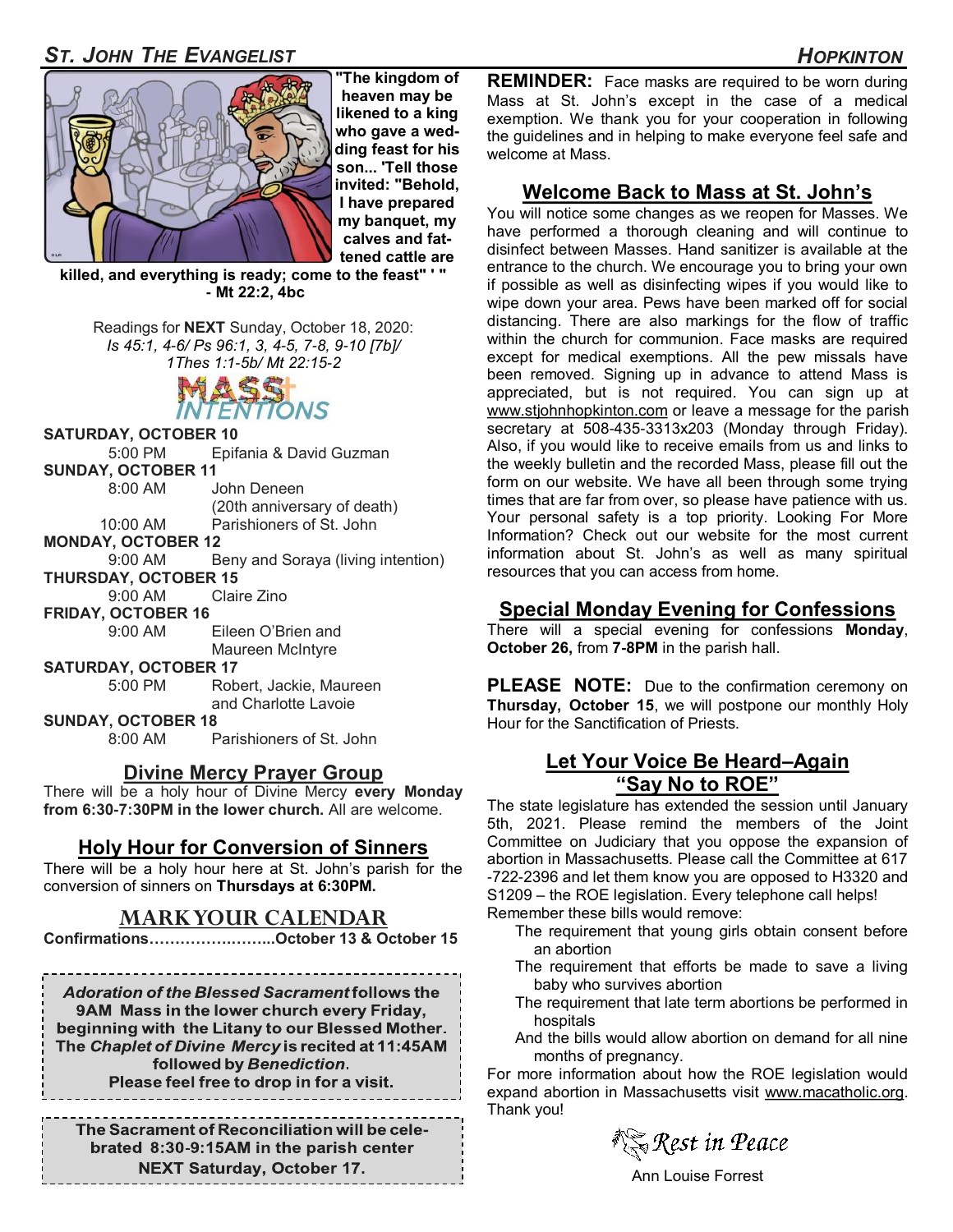

# **WELCOME NEW PARISHIONERS**

If you are new to the Parish, please introduce yourself. We want to know and serve you. We hope you will support your parish with your prayers, your presence and your talents. Please call the Parish Office (435-3313x203) to register.

# **St. Mary's Holliston WINGS Group**

WINGS (Women in God's Spirit) is a ministry of encouragement and enrichment for women of all ages who seek to deepen their faith and grow in relationship with God and one another. We are pleased and excited to host a **fiveweek Virtual Fall Season through Zoom**. In support of the Boston Archdiocese's Year of the Eucharist, our Fall theme is "The Centrality of the Eucharist: Deepening Your Relationship with Christ." **Please join us Wed. October 14th**, **10-11AM**, when Christa Mahoney, Spiritual Director and former Catholic Chaplain, will speak on "The Church as the Living Body of Christ." How can the Church, as the living body of Christ, actively live out the faith in the world through the practice of Catholic social teaching? Suggested donation is \$10 for the Fall Season or \$30 for the entire year. All women are welcome at WINGS regardless of ability to pay. Please make checks payable to St. Mary's Parish, and mail to Betty Febo, 41 Holly Lane, Holliston MA 01746. **Current WINGS members will automatically be sent the Zoom link prior to the session**. For additional information about the WINGS ministry, please call Jen Schiller at 617-852- 9632. To register for St. Mary's WINGS group, email [stmaryswingssecretary@gmail.com.](mailto:stmaryswingssecretary@gmail.com)



### **CONFIRMATION**

Confirmation dates have been set for **Tuesday, October 13, at 5:30PM and 7PM** and **Thursday, October 15, at 6PM.**

# **Religious Education for Fall 2020**

The Religious Education team here at St. John's has been working on a plan to ensure a safe and fulfilling program that we can offer to all our parish families and their children. Our staff has been meeting to consider how to safely and effectively open our religious education programs for the coming school year. We realize these months have been challenging and the future is uncertain for all aspects of our lives, including Church and faith formation. In following State and Archdiocesan guidelines and mandates, we have decided based upon our capabilities for social distancing, bathroom monitoring and disinfection protocol, that we cannot safely have any "in person" classes at this time. We will re-assess as we move forward. **At this time, planning for home school classes is the direction that we will be following. Thank you to all the families that signed up children up for Rel. Ed. this coming year.** We will be in touch by grade level for those that have signed up and will let you know the next step. Signups are now closed so we can efficiently order books/supplies etc. based on our current sign ups. Questions [dlysikstjn@verizon.net.](mailto:dlysikstjn@verizon.net) Thank you for your patience and understanding at this time.



| Weekend           | $9/5 - 9/6$ | $9/12 - 9/13$ | 9/19-9/20 | 9/26-9/27 | Average | Change $+/-$ |
|-------------------|-------------|---------------|-----------|-----------|---------|--------------|
|                   |             |               |           |           |         |              |
| <b>Head Count</b> | 195         | 271           | 300       | 258       | 256     | 20           |
|                   |             |               |           |           |         |              |
| In Seat           | \$2,829     | \$2,273       | \$2,970   | \$3,235   | \$2,827 |              |
| Mail-in           | \$1,505     | \$2,675       | \$1,878   | \$1,340   | \$1,850 |              |
| Electronic        | \$2,216     | \$2,216       | \$2,216   | \$2,216   | \$2,216 |              |
| Total             | \$6,550     | \$7,164       | \$7,064   | \$6,791   | \$6,892 |              |
|                   |             |               |           |           |         |              |
| Prior Yr.         | \$8,443     | \$8,443       | \$8,443   | \$8,443   | \$8,443 |              |
|                   | (1,893)     | (1, 279)      | (1, 379)  | (1,652)   | (1,550) |              |
|                   | $-22%$      | $-15%$        | $-16%$    | $-20%$    | $-18%$  |              |

Head Count HC comparison to summer avg. of 236/wknd